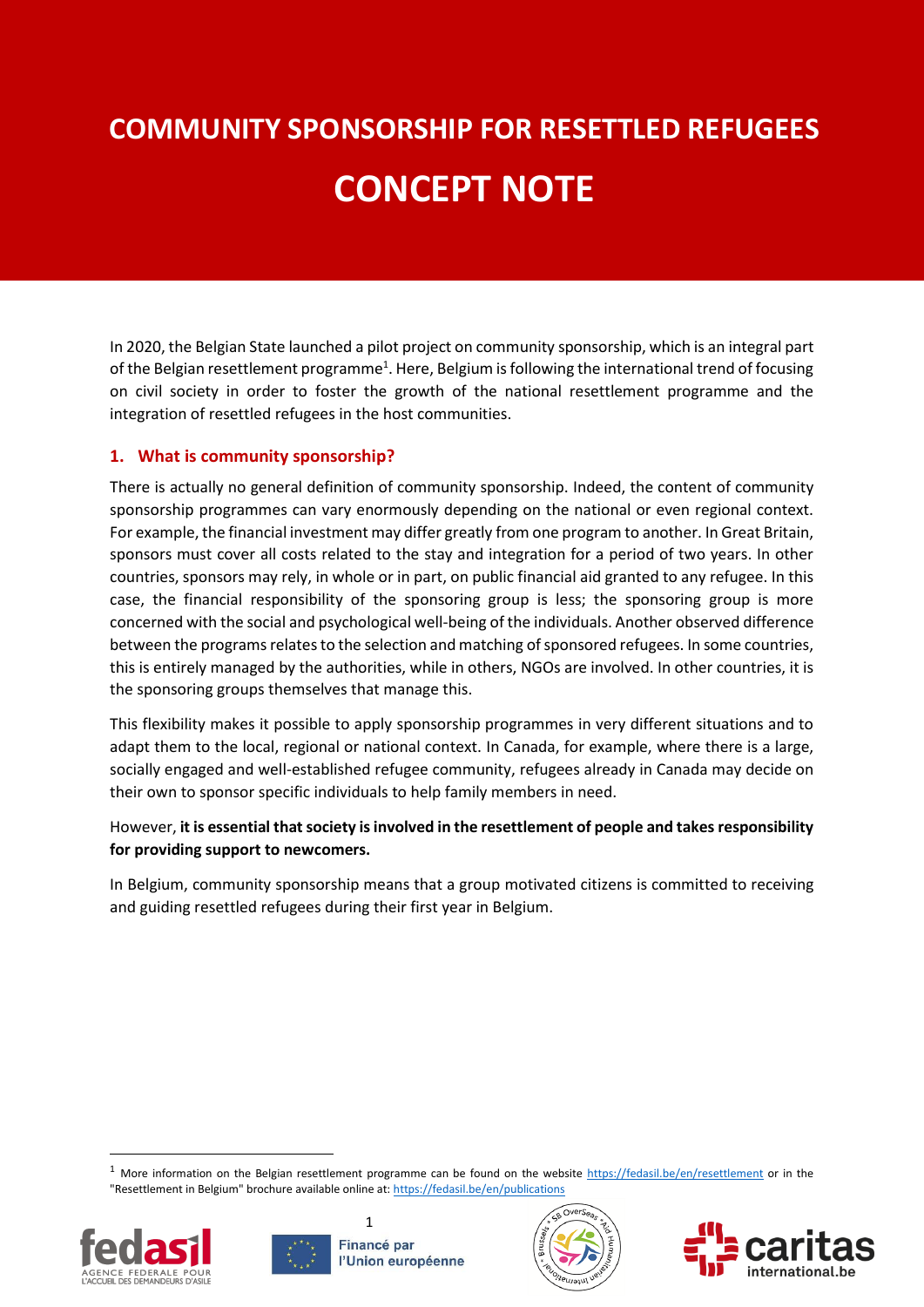# **2. Why a sponsorship program in Belgium?**

The programme was developed by Fedasil to bring committed reception groups into contact with refugees and to give them a meaningful role in the reception and integration process for vulnerable newcomers. In addition, *the* United Nations High Commissioner for Refugees (UNHCR) encourages countries to develop sponsorship programmes to increase the number of places for people in need of international protection. Moreover, in Belgium, main objectives of the Belgian community sponsorship programme are also:

- Diversify legal and safe routes for people in need of international protection;
- Diversify and develop the expertise of actors from the civil society;
- Strengthen capacity in society and contribute to developing a positive image of refugees and newcomers in Belgium;
- Promote the integration process for newcomers and their anchoring in the local community through neighbourhood involvement.







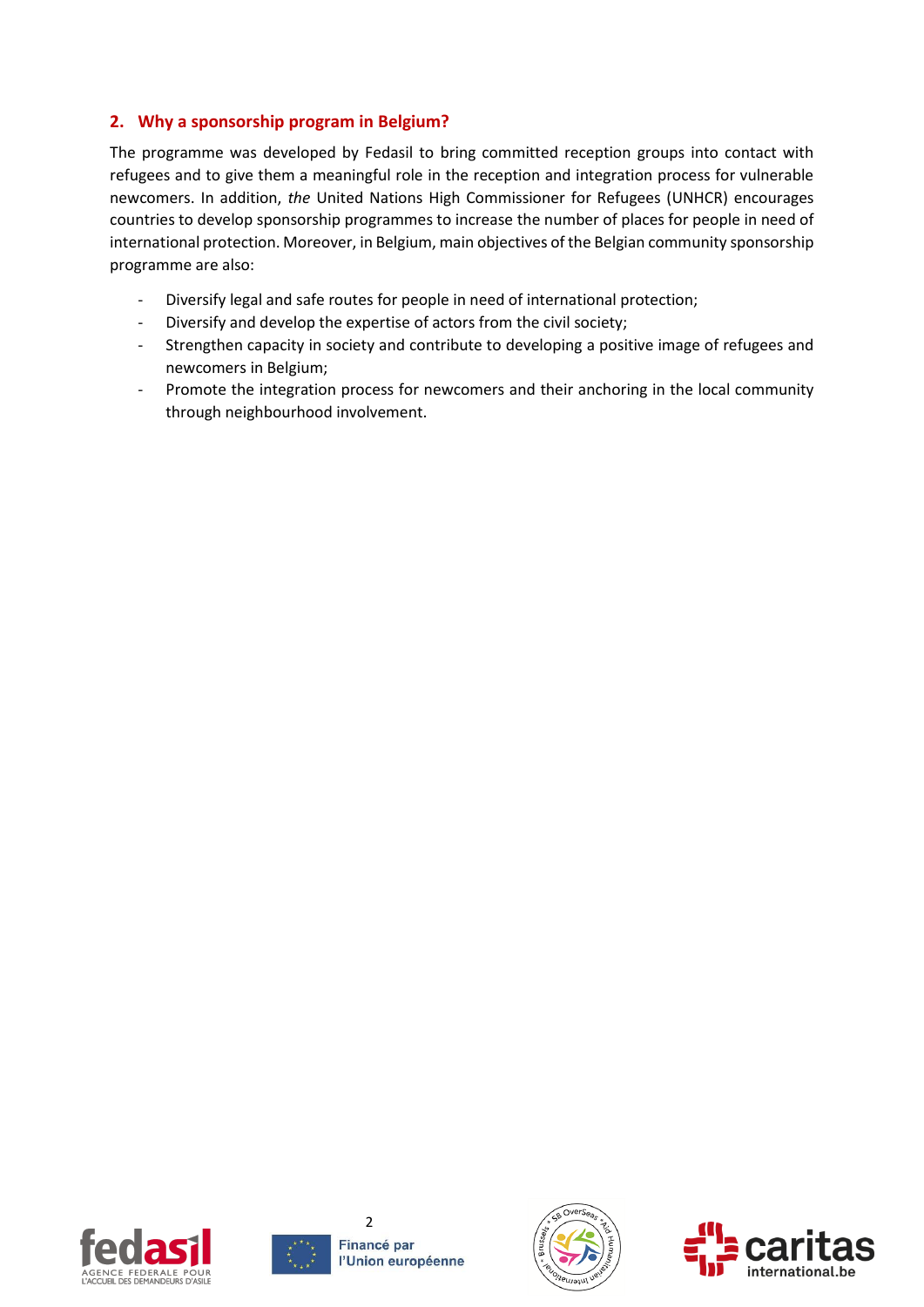## **3. Division of roles between the different actors involved in the Belgian community sponsorship programme**

In addition to the actors involved in the standard resettlement procedure (UNHCR and IOM, mainly), the following actors play a crucial role in the implementation of the community sponsorship programme: the Belgian government, the intermediary organisations and the sponsor or reception groups. Below is an overview of their responsibilities:



\* Social allowance or equivalent benefit is a financial allowance for people who do not have sufficient means of subsistence. Any person legally residing in the country is entitled, under certain conditions, to such social support, including (resettled/sponsored) refugees.





3 Financé par l'Union européenne



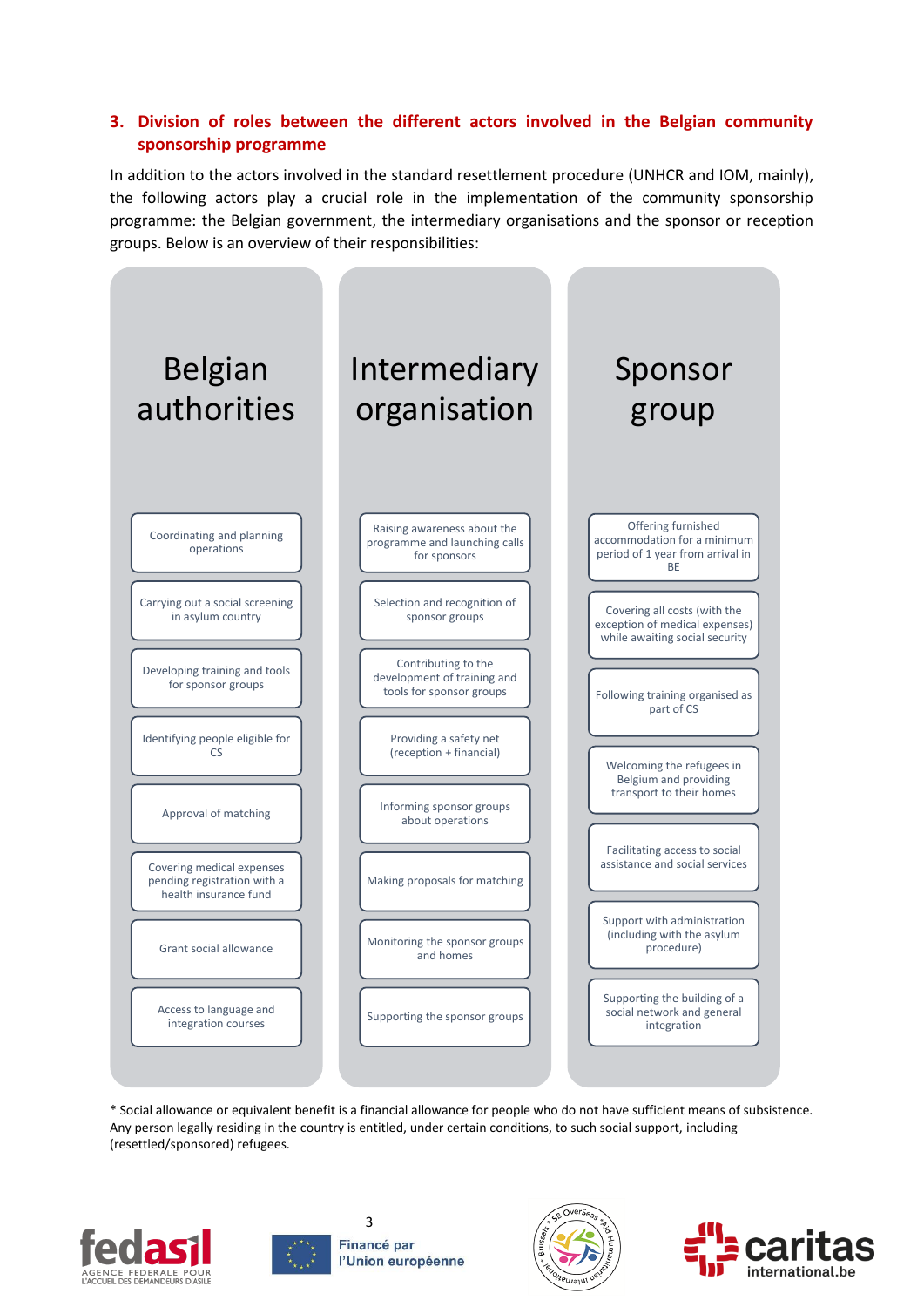## **4. Community sponsorship vs "standard" resettlement**

#### **Housing**

People sponsored by a local reception group are immediately taken care of upon arrival: they are welcomed in a home provided and prepared by the reception group. This differs from reception processes, whereby the Belgian State provides temporary accommodation for resettled refugees in collective centres and/or individual reception centres.

#### **Social and financial support**

Sponsored refugees, like all recognised refugees in Belgium, are entitled to social and financial support. Resettled refugees in the standard process (collective centre and then individual housing) can apply for such support once they have left the official reception network of Fedasil. Sponsored refugees do not make use of such reception and can therefore apply almost immediately upon arrival<sup>2</sup>.

#### **Guidance**

Recognised refugees in Belgium can go to a  $PSWC<sup>3</sup>$  for social guidance. A social assistant is then assigned, who helps with administration and all kinds of questions and demands the newcomer may have. Usually, this contact takes place by appointment. Refugees who are in Belgium as part of community sponsorship also receive this support from professionals.

In addition, they can naturally also contact the sponsor group. Together, they agree on how to make contact, how often, etc...,

#### **Integration**

Every newcomer with a legal status in Belgium has access to integration services, such as language lessons and integration courses. The PSWC's social assistant usually facilitates access to these services. The same is true in the case of sponsorship, but the host group can provide additional support, such as registering for classes or practicing speaking the language together.

#### **5. Who is eligible for community sponsorship?**

Individuals who have been selected for resettlement to Belgium and who give their express consent will be considered for the community sponsorship program. Only those for whom a good 'match' is found will actually be taken care of by a sponsor group.

#### **6. Who can become a sponsor?**

Any group of at least five individuals may apply to sponsor a resettled person or family. These members are screened on the basis of their motivation, relevant experience and professional activities. A criminal record check is requested.

#### **7. How does community sponsorship work?**

#### **Identification and selection of refugees**

Individuals proposed and selected for resettlement must indicate whether they consent to be hosted and supported by a host group instead of following the standard reception route. Only those who give consent are proposed for community sponsorship.

 $^2$  This application can be made as soon as the persons are registered on the waiting list, i.e. after registration with the Immigration Office (which usually takes place a few days after arrival).

<sup>&</sup>lt;sup>3</sup> PSWC: Public Social Welfare Centre.



1



 $\Delta$